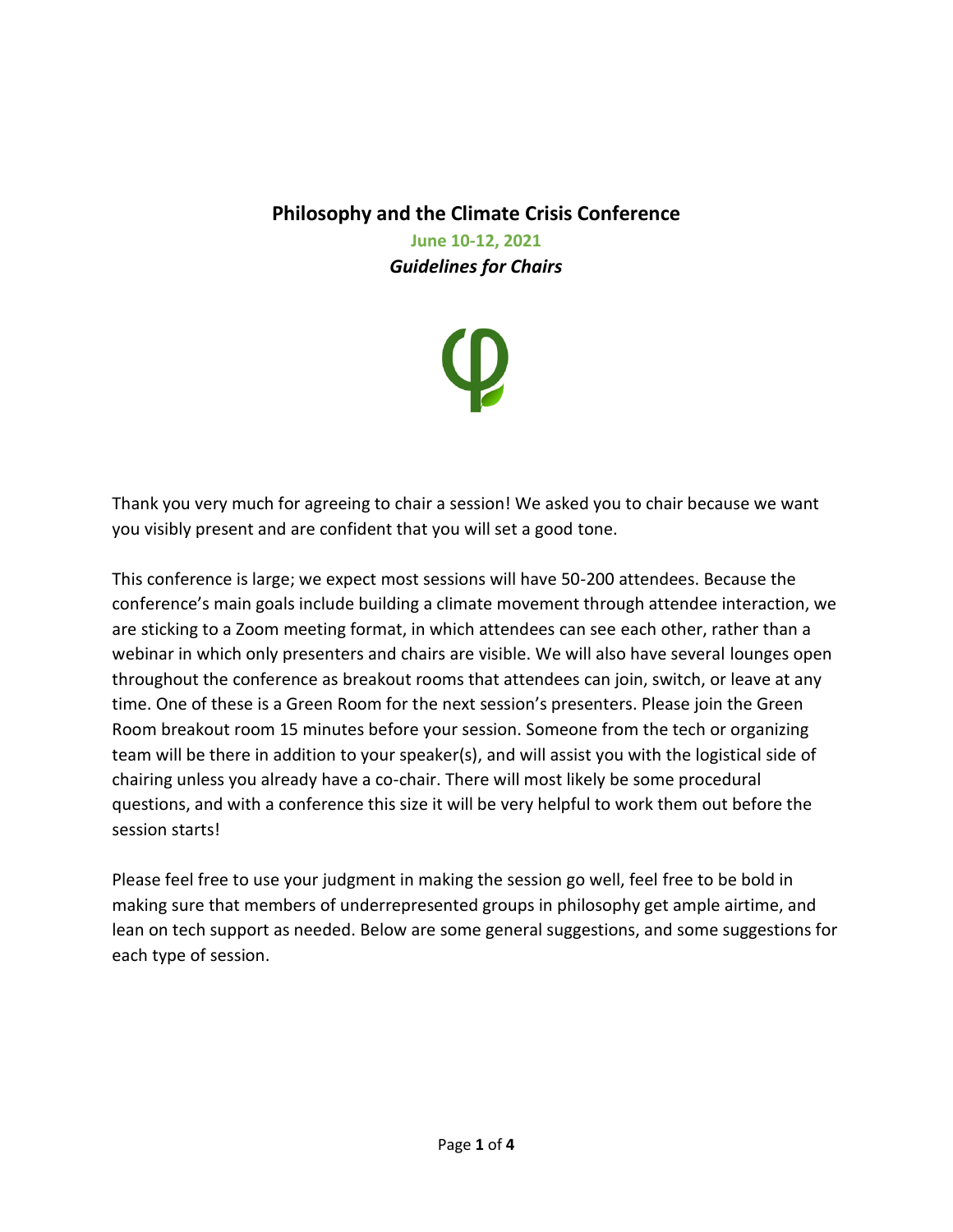## **General Suggestions:**

### Pre-session:

- Make sure you are registered for the conference and have the most recent version of Zoom!
- Reach out to the speaker(s) to introduce yourself as chair, check name pronunciations and any changes to institutional affiliation, or ask about any other relevant information your speaker(s) may want to share. *Let speakers know you will be in the Green Room breakout room 15 min. prior to the session to say hello, run a brief tech check (mics and cameras working, etc.) and go over the session format so the session can run smoothly.*
- Unless you already have a co-chair, you will have a designated assistant chair from the conference's tech support team. We will put you in touch ahead of time. Please be sure to communicate any needs or preferences ahead of time, including support during the Q&A. *Be sure to meet your presenters, assistant chair or co-chair in the Green Room breakout room 15 minutes before your session, so that as little procedural discussion happens during the session as possible.*
- Before your session starts, close any unnecessary web tabs or programs so your Zoom connection can run smoothly.

### Introductions / Start of Session:

- At the start of the session, you can copy and paste relevant information in the Chat (for example: instructions for how to ask a question in the Chat if people don't want to/can't Raise Hand). The organizers or tech team might also drop reminders into the Chat, sometimes multiple times if there are latecomers or an active Chat thread.
- Start the session with welcoming the audience; introduce yourself.
- We will include a land acknowledgement in the conference opening and closing, but you are welcome to also say where you are and include a land acknowledgment. You can find some helpful guidance about land acknowledgements [here.](https://nativegov.org/resources/)
- We have several session formats and a mixed academic / non-academic audience and participation. Please explicitly introduce the session's topic, speaker(s), and format and procedures, and *do not assume that everyone present is a professional philosopher*!
- Introduce the speaker(s) (feel free to prepare some remarks about their work, accomplishments, or any other information you and the speaker(s) want shared).
- Try to be conscious about handing over the screen by saying something like "now I'm going to hand things over to [NAME]" or "let's start with you, [NAME]". (We want to avoid awkward Zoom silences or instances of people talking at the same time and want to keep the session running as fluidly as possible.)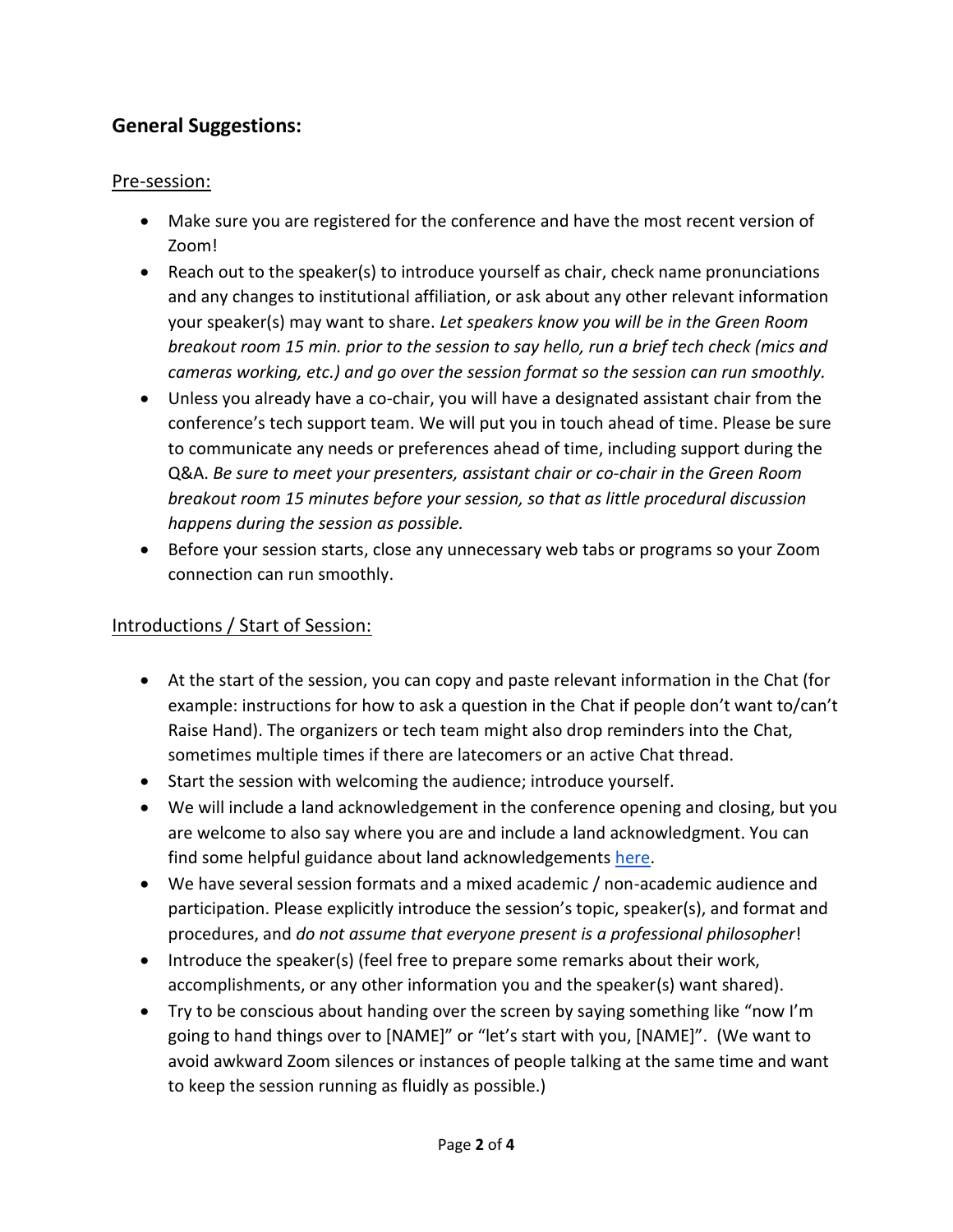#### During Session/Q&A:

- We will mainly use the "Raise Hand" function to manage the queue; attendees can go to Reactions at the bottom of the Zoom screen and click "Raise Hand." If you click on "Participants" on your Zoom screen you can see the order of hands raised. Gallery View (at the top right of your screen) can also be helpful for seeing raised hands.
- You can call on people with raised hands to unmute themselves and ask their own question. People should mute themselves and lower their hands afterwards.
- For accessibility (for folks with connectivity issues, or who are not able/do not want to unmute camera or mic) we will utilize the Chat as well. It is important to distinguish questions that need to be read out loud from general discussion happening in the Chat. Ask audience members to submit their questions in the following format:
	- Type "QUESTION" in all caps, their name or anonymous (if they don't want their name read), then text of the question.
		- Example: "QUESTION, Simona, How can we best engage our students on issues of climate justice in our pedagogical methods?"
- Your co-chair or assistant chair can help you track the Chat, track raised hands, and mute people who don't mute themselves. *Please work out in advance how you plan to manage this* (for example, you can communicate over a shared google doc, private Chat, text messages, etc.)*.*
- Be mindful of keeping time; e.g., offer 5 min. warnings before the session is over so you can wrap up the last part of the queue.
- Try to limit one audience member monopolizing Q&A (perhaps allow 1 follow up question max and move on to others, etc.).
- Sticking exactly to queue order often privileges people who are socialized to speak up quickly and take up space without thinking through a question. Be creative and use your judgment in distributing airtime equitably. Be bold; choose justice over protocol.
- If there are tech issues, focus on setting a good tone and holding the room. Connection over perfection!

#### Closing Remarks:

- Thank the speaker and audience for joining.
- Invite the audience and speakers to explore the conference schedule, the rest of the Philosophers for Sustainability website, and breakout room "lounges" during the break.
- End with an obvious goodbye so people know when the session is over.